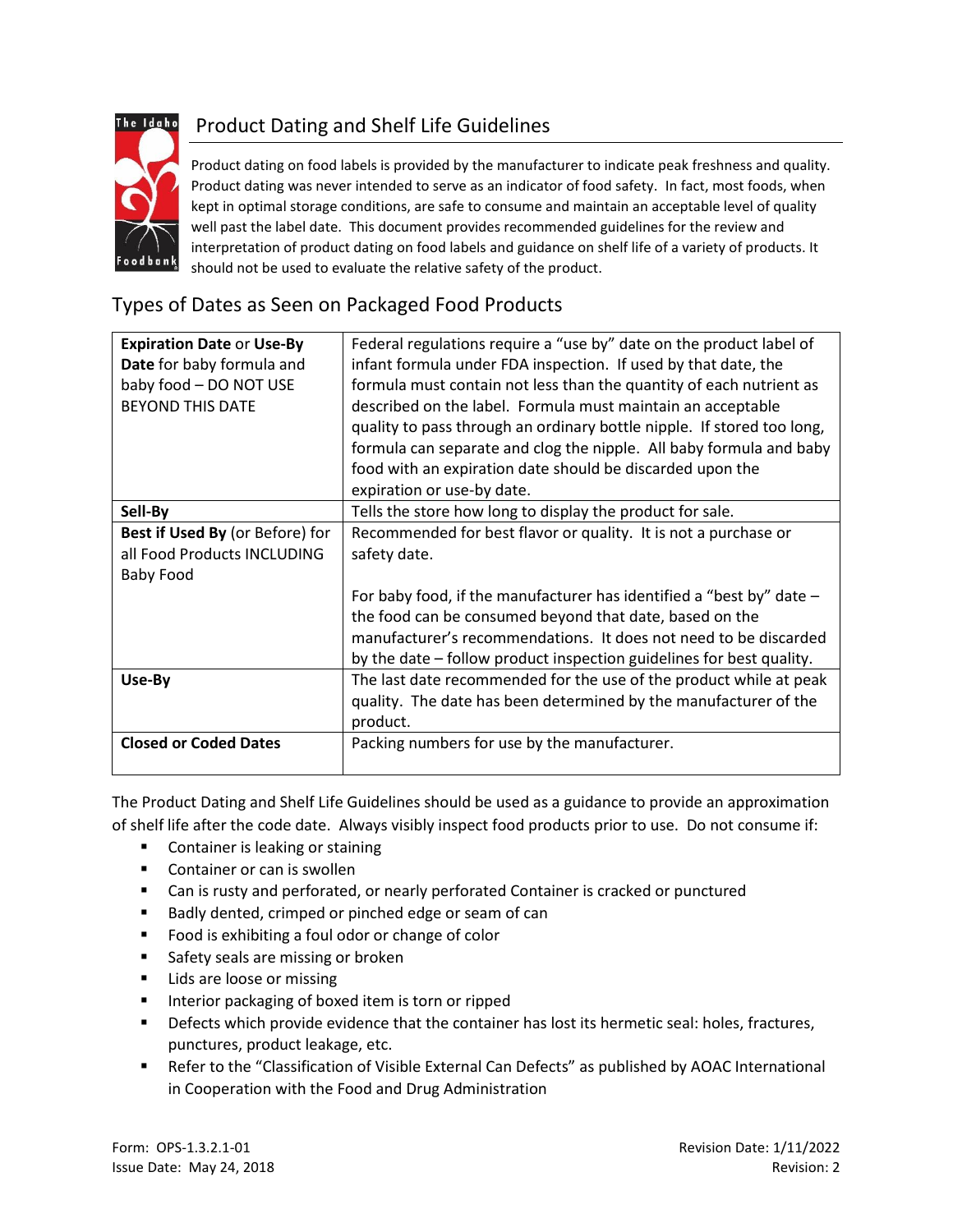### Shelf Stable Food Items

Food items should be stored off the floor, either on a pallet or shelf. Storage area should be maintained clean, cool and dry. Extremely hot (over 100°F) and cold (below 30°F) temperatures can damage canned goods and shorten shelf life. Stock should always be rotated using the First In First Out (FIFO) methodology.

| <b>Shelf Stable Food Items</b>                                                                                   | <b>Shelf Life After Code Date</b>                     |  |
|------------------------------------------------------------------------------------------------------------------|-------------------------------------------------------|--|
| <b>Baby Food</b>                                                                                                 |                                                       |  |
| *Products marked with an Expiration Date should not be consumed beyond that date. It is recommended If a         |                                                       |  |
| baby food item has a specific expiration date, product should be destroyed. If the baby food item is marked with |                                                       |  |
| a Best By date, product can be consumed beyond the printed date depending on the recommendations of the          |                                                       |  |
| manufacturer.                                                                                                    |                                                       |  |
| Cereal: dry mixes                                                                                                | Expiration date on package                            |  |
| Dry snacks, Puffs                                                                                                | Inspect for freshness beyond Best By Date             |  |
| Food in jars, cans                                                                                               | Expiration date on package                            |  |
| Food in squeeze pouches                                                                                          | Expiration date on package                            |  |
| Formula                                                                                                          | Expiration date on package                            |  |
| Juice                                                                                                            | 1 year                                                |  |
| <b>Canned Food</b>                                                                                               | <b>Shelf Life After Code Date</b>                     |  |
| <b>Beans</b>                                                                                                     | 3 years                                               |  |
| Fish: salmon, tuna, sardines, mackerel                                                                           | 3 years                                               |  |
| Frosting, canned                                                                                                 | 10 months                                             |  |
| High-acid foods                                                                                                  | $1 - 2$ years                                         |  |
| " Fruit (including applesauce, juices)                                                                           |                                                       |  |
| · Pickles, sauerkraut                                                                                            |                                                       |  |
| Baked beans w/mustard w/vinegar                                                                                  |                                                       |  |
| " Tomatoes, tomato-based soups & sauces                                                                          |                                                       |  |
| Low-acid foods                                                                                                   | 2-3 years                                             |  |
| Gravy, soups/broths that aren't tomato based                                                                     |                                                       |  |
| Pasta, stew, cream sauces                                                                                        |                                                       |  |
| " Vegetables (not tomatoes)                                                                                      |                                                       |  |
| Meat: beef, chicken, pork, turkey                                                                                | 2-3 years                                             |  |
| Pie filling                                                                                                      | 3 years                                               |  |
| <b>Aseptically-Packaged Products</b>                                                                             | <b>Shelf Life After Code Date</b>                     |  |
| <b>UHT Milk</b>                                                                                                  | 1 year                                                |  |
| Broth: beef, chicken or vegetable                                                                                | 3 years                                               |  |
| Soup                                                                                                             | 3 years                                               |  |
| Fruits                                                                                                           | 3 years                                               |  |
| Vegetables                                                                                                       | 3 years                                               |  |
| <b>Condiments, Sauces, Syrups</b>                                                                                | <b>Shelf Life After Code Date</b>                     |  |
| <b>Barbeque Sauce (bottled)</b>                                                                                  | 1 year                                                |  |
| Frosting, canned                                                                                                 | 12-18 months                                          |  |
| Gravy (dry mix envelopes)                                                                                        | 2 years                                               |  |
| Honey                                                                                                            | 2 years - remains safe after crystallization. To use, |  |
|                                                                                                                  | simply immerse closed container in hot (not boiling)  |  |
|                                                                                                                  | water until honey liquefies.                          |  |
| Jams, jellies, preserves                                                                                         | 18 months                                             |  |
| Ketchup, cocktail, or chili sauce: jar, bottle or packet                                                         | 18 months                                             |  |
| Mayonnaise: jar, bottle or packet                                                                                | 3-6 months                                            |  |
| Olives                                                                                                           | 18-24 months                                          |  |
| Pickles                                                                                                          | 1 year canned                                         |  |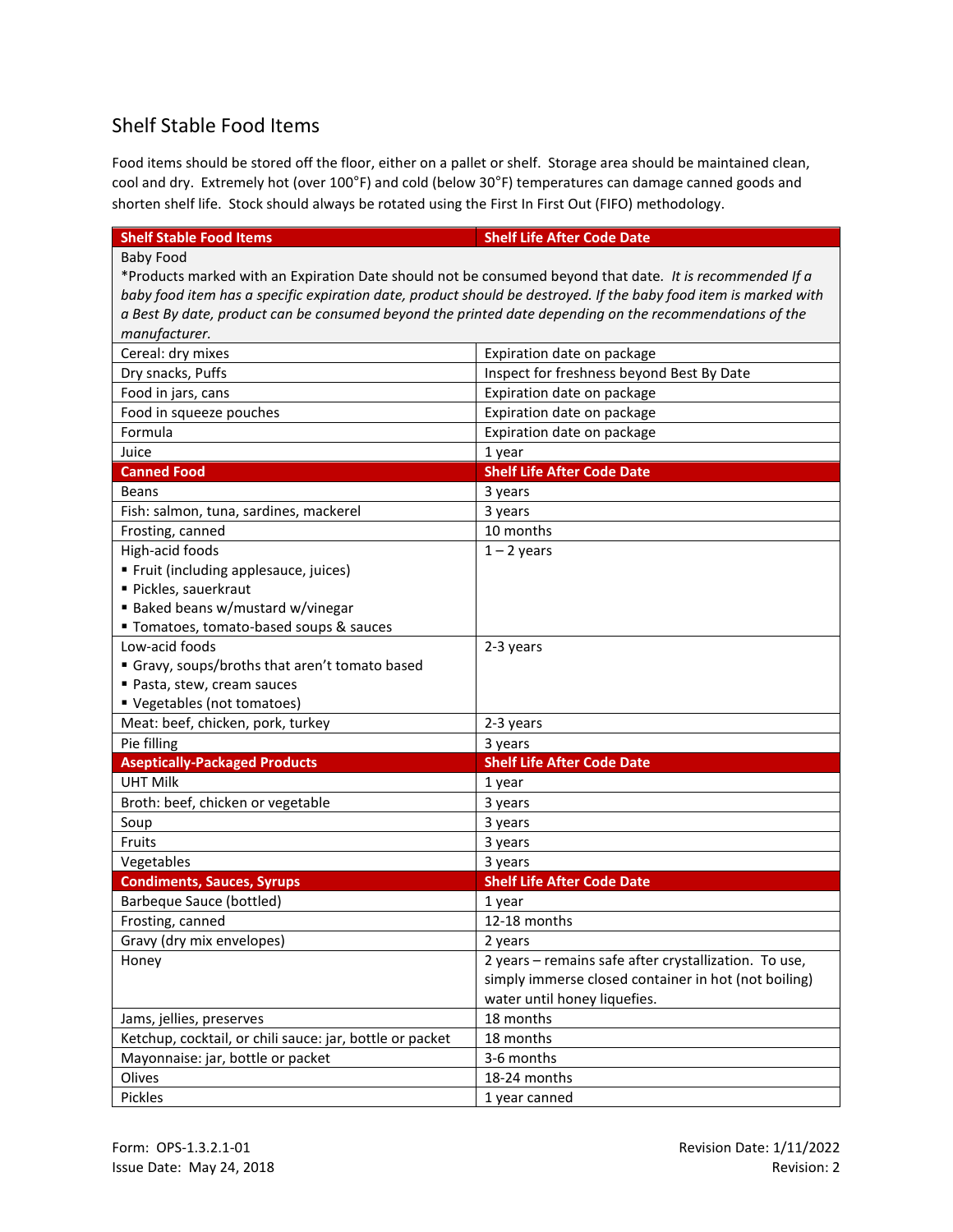|                                                | 2 years, jarred - discard if inside of lid is rusty upon |  |
|------------------------------------------------|----------------------------------------------------------|--|
|                                                | opening                                                  |  |
| Salad dressings; bottled                       | 1 year                                                   |  |
| Salsa: bottled                                 | 12-18 months                                             |  |
| Spaghetti sauce, canned                        | 18 months                                                |  |
| Spaghetti sauce, jarred                        | 18 months                                                |  |
| Syrup, chocolate                               | 2 years                                                  |  |
| Syrup, corn                                    | 2 years                                                  |  |
| Syrup, pancake                                 | 2 years                                                  |  |
| Vinegar                                        | 2 years                                                  |  |
| Worcestershire sauce                           | 2 years                                                  |  |
| <b>Dry Goods</b>                               | <b>Shelf Life After Code Date</b>                        |  |
| Baking mix, pancake                            | 9 months                                                 |  |
| Baking mixes (brownie, cake, muffin, etc.)     | 12-18 months                                             |  |
| <b>Baking powder</b>                           | 18 months                                                |  |
| Baking soda                                    | Indefinite if kept dry                                   |  |
| Beans, dried                                   | 1 year                                                   |  |
| Bouillon: beef or chicken                      | 12-24 months                                             |  |
| Bouillon: vegetable                            | 12-24 months                                             |  |
| Bread, commercially prepared (including rolls) | 3-5 days at room temperature                             |  |
|                                                | 3 months stored frozen                                   |  |
|                                                | *Homemade breads may have shorter shelf life due to      |  |
|                                                | lack of preservatives                                    |  |
| Cakes, commercially prepared                   | 2-4 days at room temperature                             |  |
|                                                | Several months frozen                                    |  |
| Candy (all, including chocolate)               | 9 months, caramel                                        |  |
|                                                | 18 months, chocolate                                     |  |
|                                                | 36 months, hard candy                                    |  |
| Casserole Mix                                  | 9-12 months                                              |  |
| Cereal, cold                                   | 1 year                                                   |  |
| Cereal, hot                                    | 1 year                                                   |  |
| Cookies                                        | 4 months                                                 |  |
| Cornmeal                                       | 1 year at room temp                                      |  |
|                                                | 2+ years frozen                                          |  |
| Crackers                                       | 8 months                                                 |  |
|                                                | Except graham crackers, 2 months                         |  |
| Flour, white (all purpose or self-rising)      | 6 months                                                 |  |
|                                                | Keeps longer if refrigerated or frozen                   |  |
| Flour, whole wheat                             | 6 months                                                 |  |
|                                                | Keeps longer is refrigerated or frozen                   |  |
| Fruit, dried                                   | 6 months                                                 |  |
| Macaroni and Cheese, mix                       | 9-12 months                                              |  |
| Nuts, out of shell                             | 6-12 months, bagged                                      |  |
|                                                | 12-24 months, canned                                     |  |
| Nuts, in shell                                 | 6-12 months                                              |  |
| Oatmeal                                        | 12 months                                                |  |
| Oil, olive, vegetable, salad                   | 6 months                                                 |  |
| Pasta, dry (egg noodles)                       | 2-3 years                                                |  |
| Pasta, dry (no egg)                            | 2-3 years                                                |  |
| <b>Peanut Butter</b>                           | 18 months                                                |  |
| Popcorn, kernels                               | 2 years                                                  |  |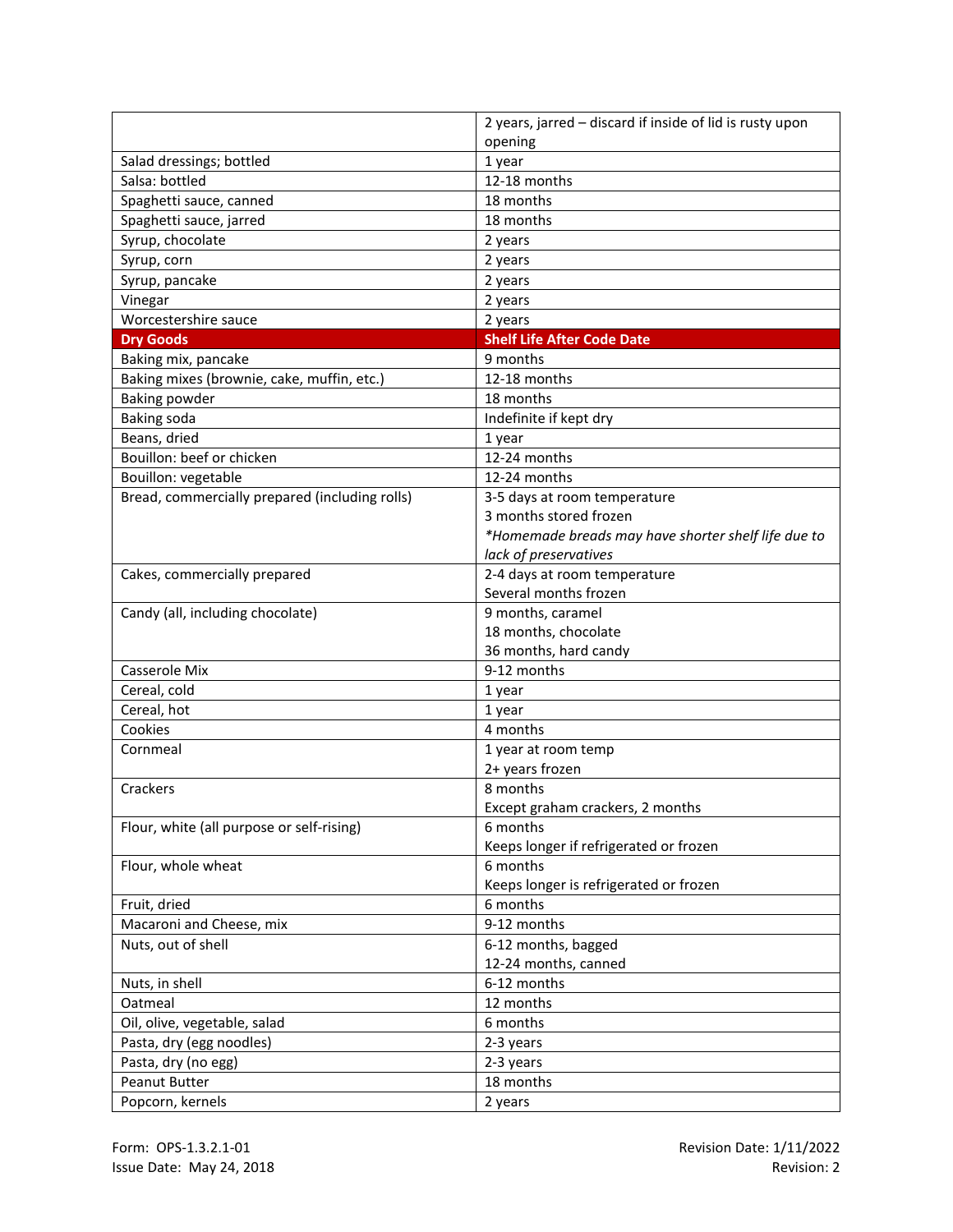| Popcorn, commercially popped and bagged           | 2-3 months                                            |
|---------------------------------------------------|-------------------------------------------------------|
| Popcorn, microwave packets                        | 1 year                                                |
| Potato chips                                      | 2 months                                              |
| Potatoes, mashed, instant flakes                  | 1 year                                                |
| Pretzels                                          | 6-8 months                                            |
| Pudding, prepared/shelf stable                    | 1 week                                                |
| Rice, brown                                       | 1 year                                                |
| Rice, white                                       | 2 years                                               |
| Rice-based mixes                                  | 6 months                                              |
| Shortening, vegetable                             | 8-12 months                                           |
| Spices                                            | Up to 4 years, whole spices                           |
|                                                   | Up to 2 years, ground spices                          |
|                                                   | Spices lose their flavor over time but remain safe to |
|                                                   | use indefinitely                                      |
| Stuffing mix                                      | 9-12 months                                           |
| Sugar, brown (light or dark)                      | 18 months                                             |
| Sugar, confectioners                              | 18 months                                             |
| Sugar, white                                      | $2 + years$                                           |
| Sugar substitute                                  | 2 years                                               |
| Toaster pastries                                  | 6 months, fruit                                       |
|                                                   | 9 months, no fruit                                    |
| Tortillas                                         | 3 months, shelf or refrigerator                       |
|                                                   | 6 months, freezer                                     |
|                                                   | Do not use if they develop mold or harden             |
|                                                   |                                                       |
| <b>Shelf Stable Beverages</b>                     | <b>Shelf Life After Code Date</b>                     |
| Cocoa Mixes                                       | 36 months                                             |
| Coffee creamer, liquid shelf stable               | 9-12 months                                           |
| Coffee creamer, powdered                          | 2 years                                               |
| Coffee, ground                                    | 2 years                                               |
| Coffee, instant                                   | 1-2 years                                             |
| Coffee, whole bean                                | 1 year, vacuum packed                                 |
| Instant breakfast                                 | 6 months                                              |
| Juice, bottle, shelf stable                       | 9 months                                              |
| Juice, box                                        | 4-6 months                                            |
| Juice, canned                                     | 18 months                                             |
| Juice concentrate, shelf stable                   | $1 - 3$ years                                         |
| Milk, evaporated                                  | 1 year                                                |
| Milk, non-fat dry                                 | 1 year                                                |
| Milk, shelf stable UHT                            | 6 months                                              |
| Milk, sweetened condensed                         | 1 year                                                |
| Nutritional aid supplements (Boost, Ensure, etc.) | 1 year                                                |
| Rice milk, shelf stable                           | 6 months                                              |
| Carbonated beverages (soda/seltzer water)         | 3 months, bottles (all)                               |
| Soymilk, shelf stable                             | 6 months                                              |
| Tea, bagged                                       | 18 months                                             |
| Tea, instant                                      | 3 years                                               |
| Tea, loose leaf                                   | 2 years                                               |
| Water<br>Water, flavored                          | Indefinite<br>Indefinite                              |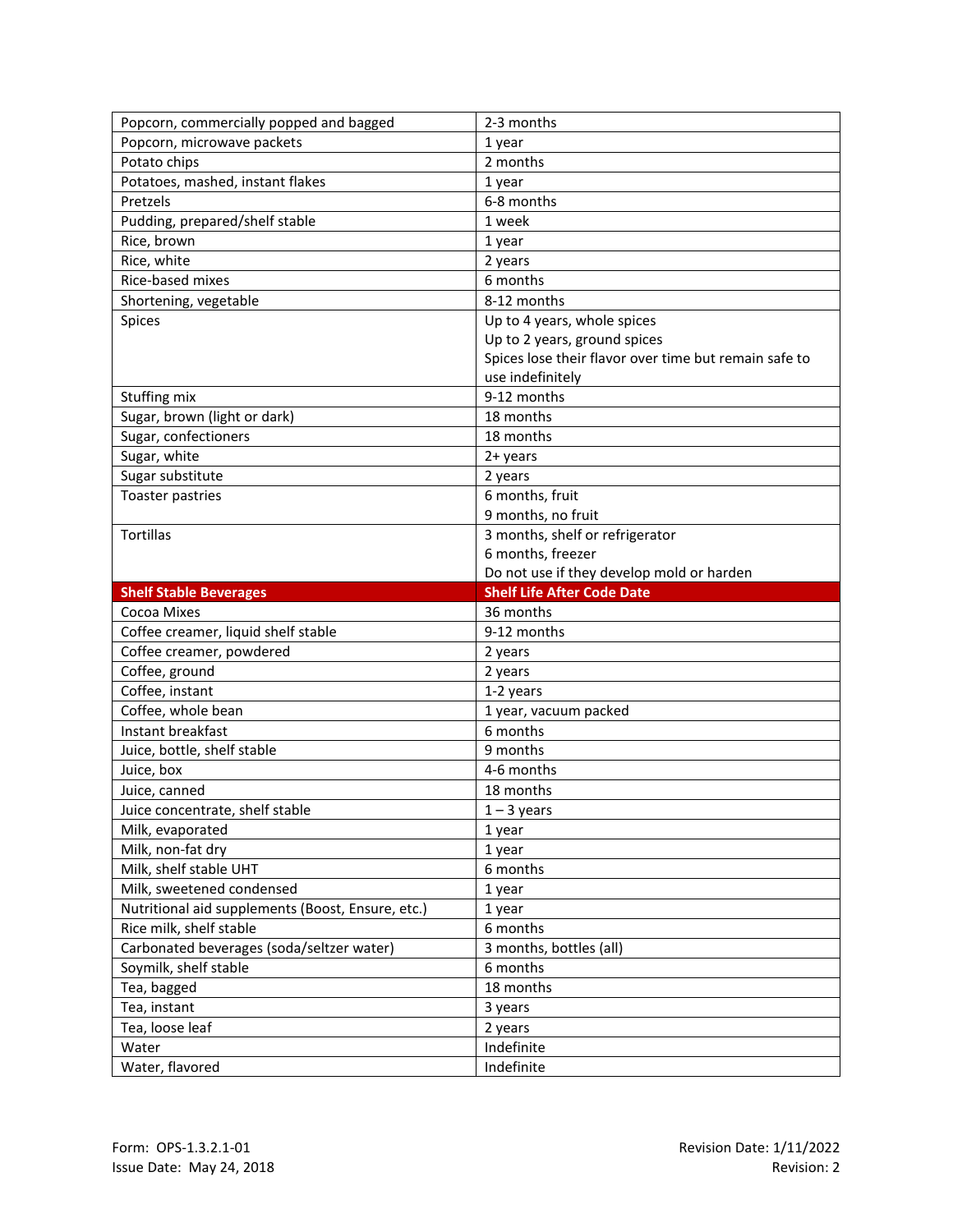## Refrigerated Food Items

Perishable food items must be stored at 41°F or below until distribution. Leave proper space in refrigeration unit for air circulation. Stock should always be rotated using the First In First Out (FIFO) methodology.

| <b>Dairy and Cooler Items</b>                | <b>Refrigerated (40°F or below)</b> | Frozen (0°F or below)       |
|----------------------------------------------|-------------------------------------|-----------------------------|
| Alternative milk beverage, soy, rice, nut    | 7 days                              | Not recommended             |
| <b>Butter</b>                                | 2-3 months                          | 1 year                      |
| <b>Buttermilk</b>                            | 14 days                             | Freezes poorly              |
| Cheese trays                                 | 2 weeks                             | Do not freeze               |
| Cheese, Cottage                              | 14 days                             | Freezes poorly              |
| Cheese, Cream                                | 14 days                             | Freezes poorly              |
| Cheese, Deli sliced                          | 3-4 weeks                           | 6-8 months                  |
| Cheese, hard                                 | 6 months                            | 6-8 months                  |
| Cheese, soft                                 | 1-2 weeks                           | 6 months                    |
| Cheese, processed sliced, shredded, string   | 3-4 weeks                           | 6 months                    |
| Cheese, ricotta                              | 7 days                              | Freezes poorly              |
| Coffee creamer, dairy                        | 3 weeks                             | Follow label instructions   |
| Cream, Half & Half                           | 5 days                              | 4 months, use for cooking   |
| Cream, Heavy                                 | 10 days                             | 3-4 months, use for cooking |
| Cream, Light                                 | 1 week                              | 3-4 months, use for cooking |
| Crust, pie or pizza ready to bake            | Sell-by date                        | 2 months                    |
| Deli or Lunch Meat, Retail Packed Only       | 90 Days                             | $1 - 2$ months              |
| Dips, made with sour cream                   | 2 weeks                             | Do not freeze               |
| Dough, biscuit                               | 2 days                              | Do not freeze               |
| Dough, bread or pizza                        | 2 days                              | Do not freeze               |
| Dough, cookie                                | 7 days                              | 2-3 months                  |
| Egg Nog                                      | 5 days                              | 6 months                    |
| Eggs, hardboiled                             | 1 week                              | Do not freeze               |
| Eggs, in shell                               | 4-5 weeks                           | Do not freeze               |
| Eggs, pasteurized carton egg substitute      | 10 days                             | 1 year                      |
| Eggs, pasteurized carton real eggs, unopened | 10 days                             | 1 year                      |
| Eggs, whites or yolks                        | 2-4 days                            | 12 months                   |
| Juice, purchased refrigerated                | 3 weeks                             | 8-12 months                 |
| Margarine                                    | 6 months                            | 12 months                   |
| Milk                                         | 5 days                              | Can be frozen               |
| Pasta, fresh                                 | 1-2 days                            | 2 months                    |
| Pico de gallo                                | 3 days                              | Do not freeze               |
| Pudding, purchased refrigerated              | 3 days                              | Do not freeze               |
| Salad greens, mixed greens, spinach leaves   | 14-18 days unopened                 | Do not freeze               |
| Salad dressing, refrigerated                 | 3 months                            | Do not freeze               |
| Salsa, fresh                                 | 3 days                              | Do not freeze               |
| Sauces, fresh - pesto, alfredo               | 7 days                              | Freezing not recommended    |
| Sprouts                                      | <b>Expiration Date</b>              | Do not freeze               |
| Sour cream                                   | 14 days                             | Freezes poorly              |
| Tofu                                         | 1 week                              | 5 months                    |
| Whipped Cream, aerosol                       | 3-4 weeks                           | Do not freeze               |
| Whipped topping, aerosol                     | 3 months                            | Do not freeze               |
| Whipped topping, non-dairy tub               | 2 weeks                             | 14 months                   |
| Yogurt                                       | $10-14$ days                        | 1-2 months                  |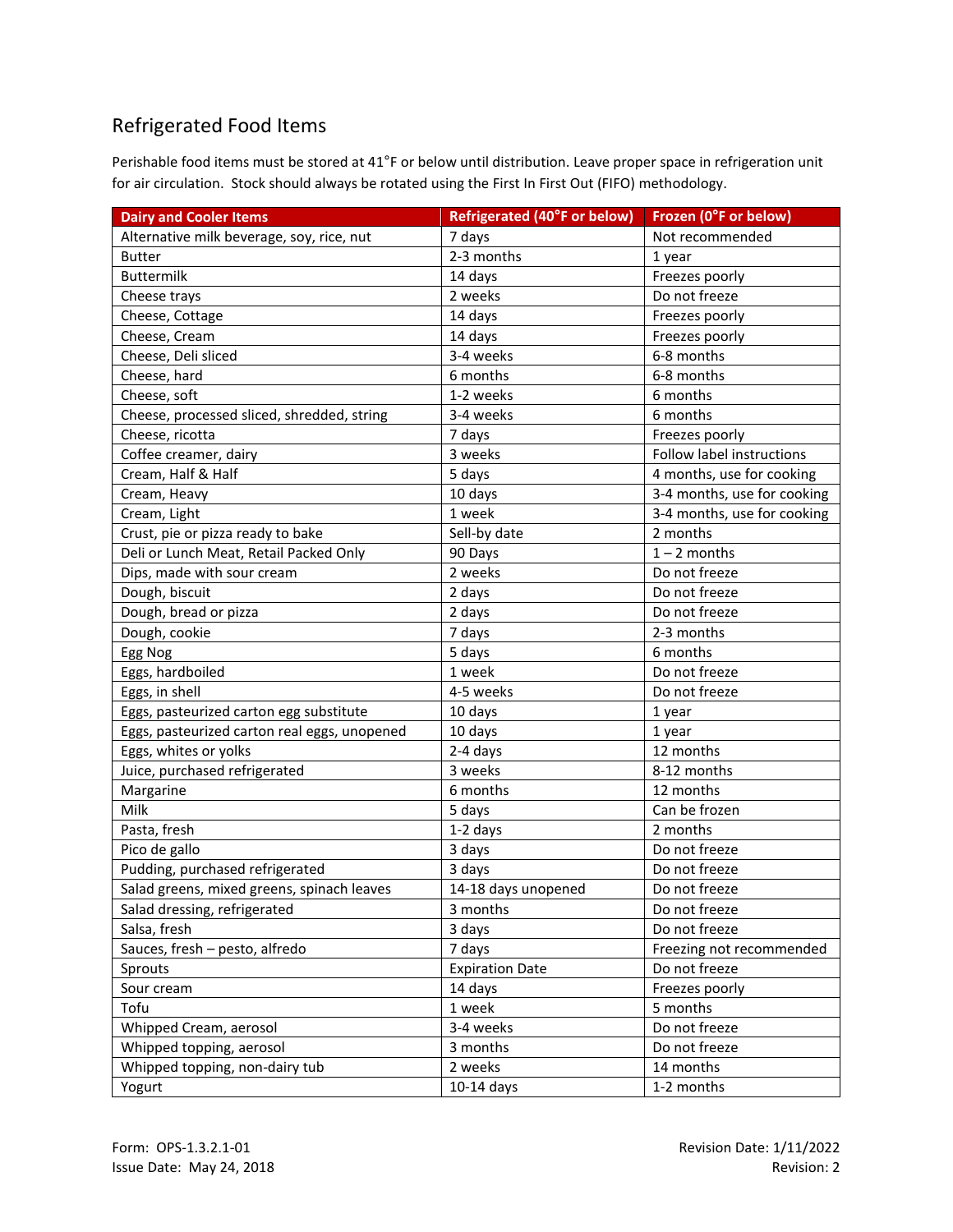#### Produce – Cut Varieties

Shelf-life for fresh cut varies depending on the commodity and product. Proper storage temperatures for cut produce must be met at  $\leq 41^{\circ}$ F.

| <b>Cut Produce Cooler Items</b>                 | <b>Refrigerated (&lt; 40°F)</b> |
|-------------------------------------------------|---------------------------------|
| Apples, wedged                                  | $10 - 14$ days                  |
| Berries, blueberries, raspberries, blackberries | $2 - 9$ days                    |
| Broccoli, florets, stems                        | $10 - 14$ days                  |
| Cabbage, shredded                               | $10 - 14$ days                  |
| Carrots, baby                                   | Over 21 days                    |
| Carrots, sticks                                 | $10 - 14$ days                  |
| Cauliflower, florets                            | $10 - 14$ days                  |
| Celery, sticks                                  | $10 - 14$ days                  |
| Citrus, segmented                               | $2 - 9$ days                    |
| Cucumbers, sliced                               | $4 - 9$ days                    |
| Garlic, peeled                                  | Over 21 days                    |
| Grapes                                          | $2 - 9$ days                    |
| Jicama, sticks                                  | $4 - 9$ days                    |
| Kiwi, sliced                                    | $2 - 9$ days                    |
| Lettuce, whole heads                            | $10 - 14$ days                  |
| Lettuce salads, whole leaves, small leaf mixes  | $14 - 18$ days                  |
| Mango, cubed sliced                             | $2 - 9$ days                    |
| Melon, cubed, sliced                            | $2 - 9$ days                    |
| Mushrooms, sliced                               | $4 - 9$ days                    |
| Onions, sweet, red, yellow, peeled              | Over 21 days                    |
| Peaches, sliced                                 | $2 - 9$ days                    |
| Pears, sliced                                   | $2 - 9$ days                    |
| Peppers, diced, sliced                          | $4 - 9$ days                    |
| Pineapple, chunk, diced, sliced                 | $10 - 14$ days                  |
| Pomegranate, arils                              | $10 - 14$ days                  |
| Potatoes, peeled                                | $14 - 18$ days                  |
| Root mixtures                                   | $14 - 18$ days                  |
| Spinach, leaves                                 | $14 - 18$ days                  |
| Squash, cubed, sliced                           | $4 - 9$ days                    |
| Strawberries, sliced                            | $2 - 9$ days                    |
| Tomatoes, diced                                 | $4 - 9$ days                    |
| Zucchini, cubed, sliced                         | $4 - 9$ days                    |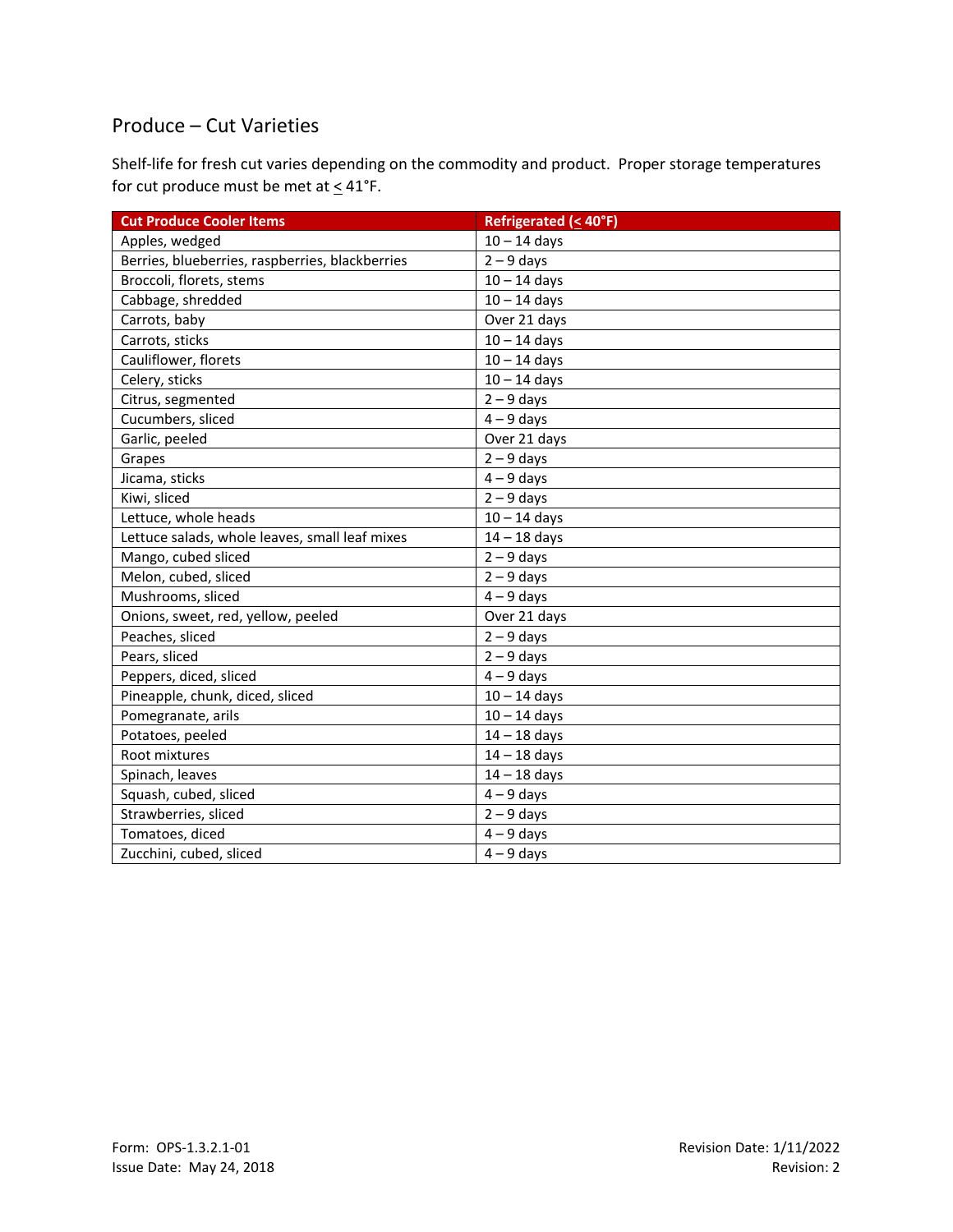## Frozen Food

Once a perishable item is frozen, it doesn't matter if the date expires – foods kept frozen are safe indefinitely, though the quality slowly deteriorates over time. Frozen foods should be stored at 0°F or below to maintain proper shelf life and overall quality.

| <b>Items Purchased Frozen</b>                   | Frozen (0°F or below)                              |
|-------------------------------------------------|----------------------------------------------------|
| Bread, Bagels                                   | 3 months                                           |
| Chicken, nuggets/patties                        | 2 months                                           |
| Desserts, frozen baked goods                    | 3-4 months                                         |
| Desserts, frozen cream pies                     | 1-2 months                                         |
| Dinners: pies, casseroles, shrimp, ham, pork or | 3-4 months                                         |
| sausage                                         |                                                    |
| Dinners: beef, turkey, chicken or fish          | 6 months                                           |
| Dough, bread                                    | 1 month; longer storage inactivates yeast, weakens |
|                                                 | gluten                                             |
| Dough, cookie                                   | 3 months                                           |
| Pasteurized eggs in cartons                     | 1 year, purchased frozen, unopened, never thawed   |
| Fish, breaded                                   | 4-6 months                                         |
| Ice Pops                                        | 6 months                                           |
| Fruit, frozen                                   | 4 months                                           |
| Ice Cream                                       | 2-4 months                                         |
| Juice concentrate                               | 2 years                                            |
| Soy meat substitutes                            | 12-18 months                                       |
| Vegetables                                      | 8 months                                           |
| Waffles, pancakes                               | 2 months                                           |
| Whipped topping, non-dairy tub                  | 6 months                                           |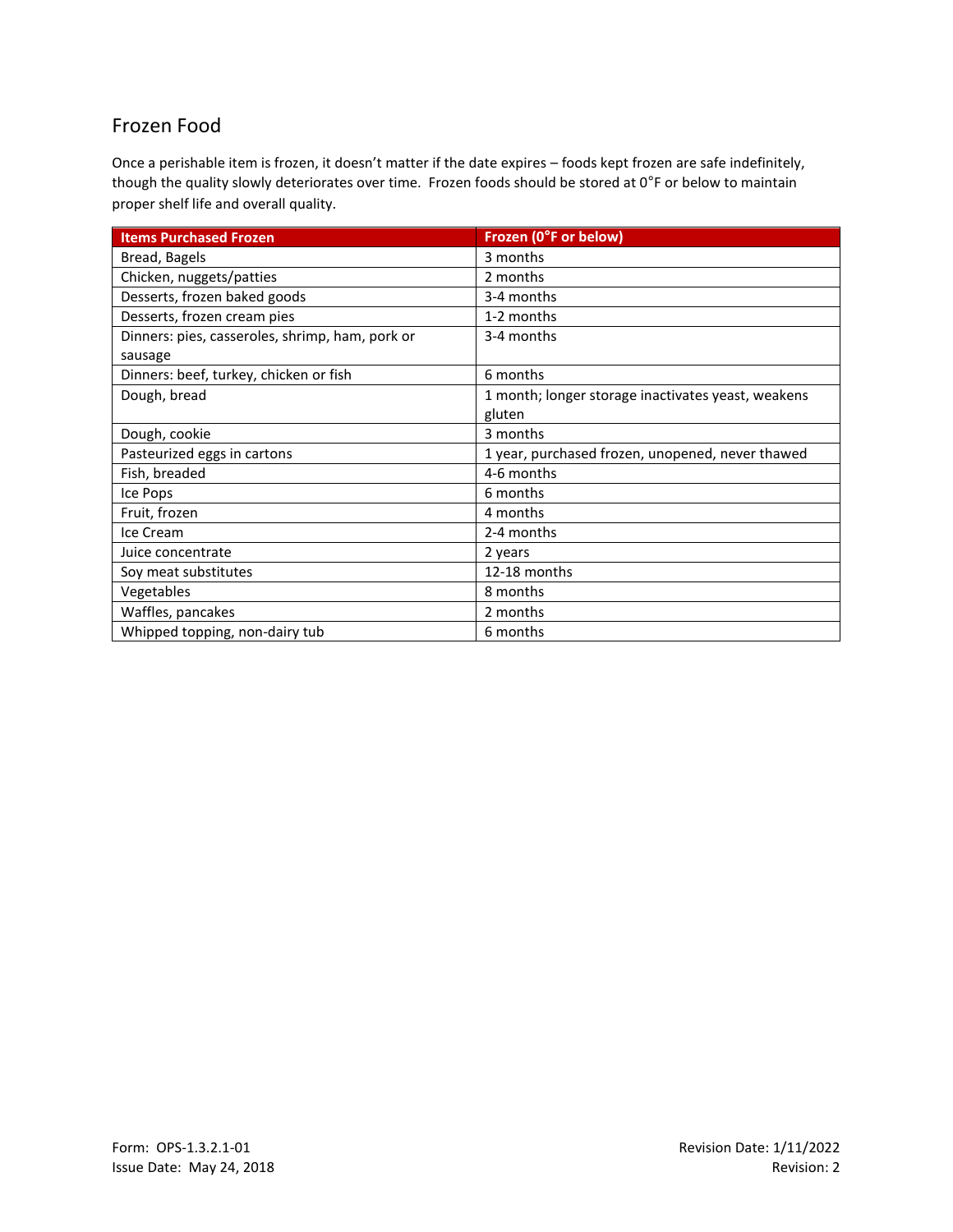### Meat, Poultry, Wild Game & Fish

Meat, poultry and fish distributed through The Idaho Foodbank and partner agencies should be completely frozen, and stored at 0°F or below. Once such products are thawed, they should be prepared and eaten directly.

| <b>Meats, Fresh</b>                               | <b>Refrigerated (40°F or below)</b> | Frozen (0°F or below) |
|---------------------------------------------------|-------------------------------------|-----------------------|
| Fatty fish (salmon, mackerel, perch, bluefish)    | 2 days                              | 3-6 months            |
| Lean fish (cod, flounder, sole, haddock, pollock) | 2 days                              | 12 months             |
| Shrimp, raw                                       | 2 days                              | 9 months              |
| Crab, canned                                      | 6 months unopened; 5-7              | Do not freeze         |
|                                                   | days opened                         |                       |
| Crab, legs                                        | 3-5 days                            | 9-12 months           |
| Oysters, shucked                                  | 1-2 days                            | 3-4 months            |
| Lobster Tails, raw                                | 4-5 days                            | 6-9 months            |
| Scallops, raw                                     | 1-2 days                            | 3-6 months            |
| <b>Fish/Seafood, Cooked</b>                       |                                     |                       |
| Fatty fish (salmon, mackerel, perch, bluefish)    | 5-7 days                            | 3-6 months            |
| Lean fish (cod, flounder, sole, haddock, pollock) | 5-7 days                            | 3-6 months            |
| Shrimp and other Shellfish                        | 5-7 days                            | 3-6 months            |
| <b>Meats, Raw</b>                                 |                                     |                       |
| <b>Beef Roasts</b>                                | 3-5 days                            | 1 year                |
| <b>Beef Steaks</b>                                | 3-5 days                            | 1 year                |
| Pork Roasts                                       | 3-5 days                            | 1 year                |
| Pork Chops                                        | 3-5 days                            | 1 year                |
| Lamb Roasts                                       | 3-5 days                            | 1 year                |
| Lamb steaks/Chops                                 | 3-5 days                            | 1 year                |
| Poultry: Chicken or Turkey, whole                 | 2 days                              | 1 year                |
| Ground Meats (beef, pork, lamb, or poultry)       | 2 days                              | 9-12 months           |
| <b>Meats, Processed</b>                           |                                     |                       |
| Bacon, unopened                                   | 2 weeks                             | 6 months              |
| Bacon, opened                                     | 1 week                              | 2 months              |
| Chicken, fried                                    | 4 days                              | 4 months              |
| Ham, unopened                                     | 2 weeks                             | 1 year                |
| Ham, opened                                       | 1 week                              | 1-2 months            |
| Hot Dogs, unopened                                | 2 weeks                             | 9 months              |
| Luncheon Meats, deli sliced or opened             | 3-5 days                            | 6 months              |
| Luncheon Meats, unopened commercial package       | 2 weeks                             | 1-2 months            |
| Pepperoni, salami                                 | 1 month                             | 6 months              |
| Sausage, raw                                      | 2 days                              | 6 months              |
| Sausage, smokes links or patties                  | 1 week                              | 9 months              |
| <b>Wild Game</b>                                  |                                     |                       |
| Venison, Elk                                      | 3-5 days                            | 3-4 months            |
| Rabbit, Squirrel                                  | 1-2 days                            | 6 months              |
| Wild duck, pheasant, goose (whole)                | 1-2 days                            | 6 months              |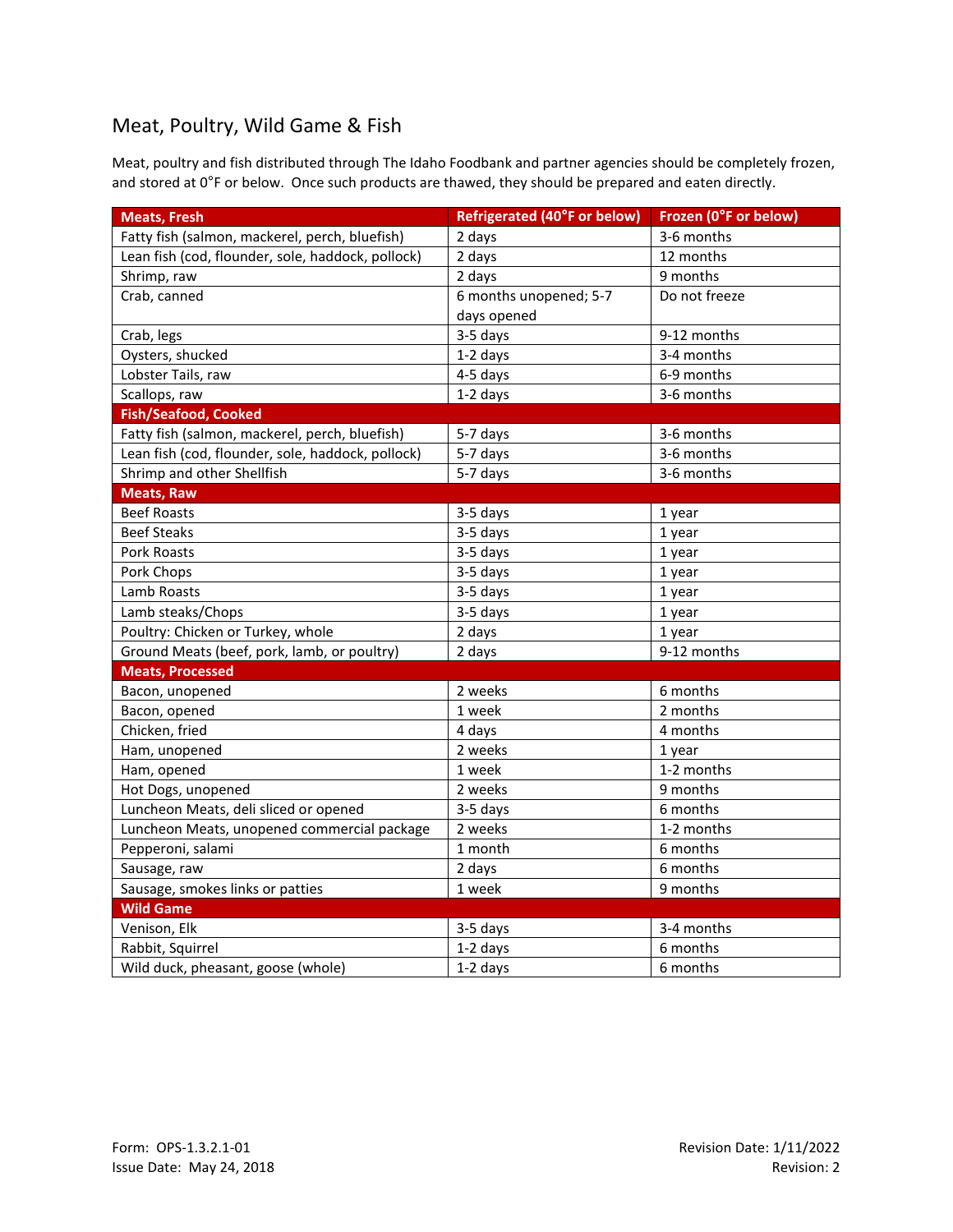## Prepared Foods / Deli Foods

| <b>Prepared Items/Deli Foods</b>                          | <b>Refrigerated (41°F or below)</b> | Frozen (0°F or below) |
|-----------------------------------------------------------|-------------------------------------|-----------------------|
| Chicken, Roasted or Fried                                 | 3-4 days                            | 4-6 months            |
| Deli Meat, retail packaged                                | Date on package                     | 90 days               |
| Guacamole                                                 | 5-7 days                            | 6 months              |
| Hummus, Pasteurized                                       | 3 months                            | Do Not Freeze         |
| Hummus, with Preservatives                                | 2 months                            | Do Not Freeze         |
| Hummus, traditional, no preservatives, not<br>pasteurized | 7 days                              | Do Not Freeze         |
| Main dishes, meals                                        | 3-4 days                            | 2-3 months            |
| Meats in gravy or broth (including meat pies)             | $1-2$ days                          | 6 months              |
| Pasta, fresh                                              | 1 week                              | 1 month               |
| Salads, prepared (macaroni, egg, potato,                  | 3-5 days                            | Do Not Freeze         |
| chicken, tuna, etc.)                                      |                                     |                       |
| Sandwiches, Grab & Go, Retail packaged                    | 2 days                              | Do Not Freeze         |
| Sauces, Egg-Based (Hollandaise, etc.)                     | 10 days                             | Do Not Freeze         |
| Side dishes, cooked vegetables                            | 3-4 days                            | 1-2 months            |
| Side dishes, potato-based (not salad)                     | 3-4 days                            | 1-2 months            |
| Side dishes, rice                                         | 3-4 days                            | 1-2 months            |
| Soups, Stews                                              | $2-3$ days                          | 4-6 months            |

Guidelines for the Storage of Fresh Produce

- Most fruits and vegetables have the best quality when kept refrigerated. There are, however some exceptions.
- All cut produce should be stored at 40 $\degree$ F or below. Too cold and it could cause damage. Fresh cut fruit has a shelf life of 2 – 9 days, depending on the commodity and product. Assuming proper storage temperatures, the most perishable fresh-cut items with a shelf life of only 2 to 9 days are strawberry slices, melon chunks, mango cubes, citrus segments, sliced kiwi, peaches or pears, and grape berries.
- Bananas should not be refrigerated, which will cause banana skin to blacken but the fruit will not ripen. Bananas create their own CO2 and will ripen faster if kept in a sealed bag. They can be frozen for use in smoothies and baked goods.
- Very fresh apples, mangoes and stone fruits can be stored at room temperature, but these items should be refrigerated as they ripen.
- Hardy vegetables such as onions, potatoes, sweet potatoes, winter squash and garlic can be stored in cool, dark places outside of the cooler. Potatoes should not be exposed to direct sunlight.
- When deciding how to store produce, use how the produce department in the grocery store is set up.